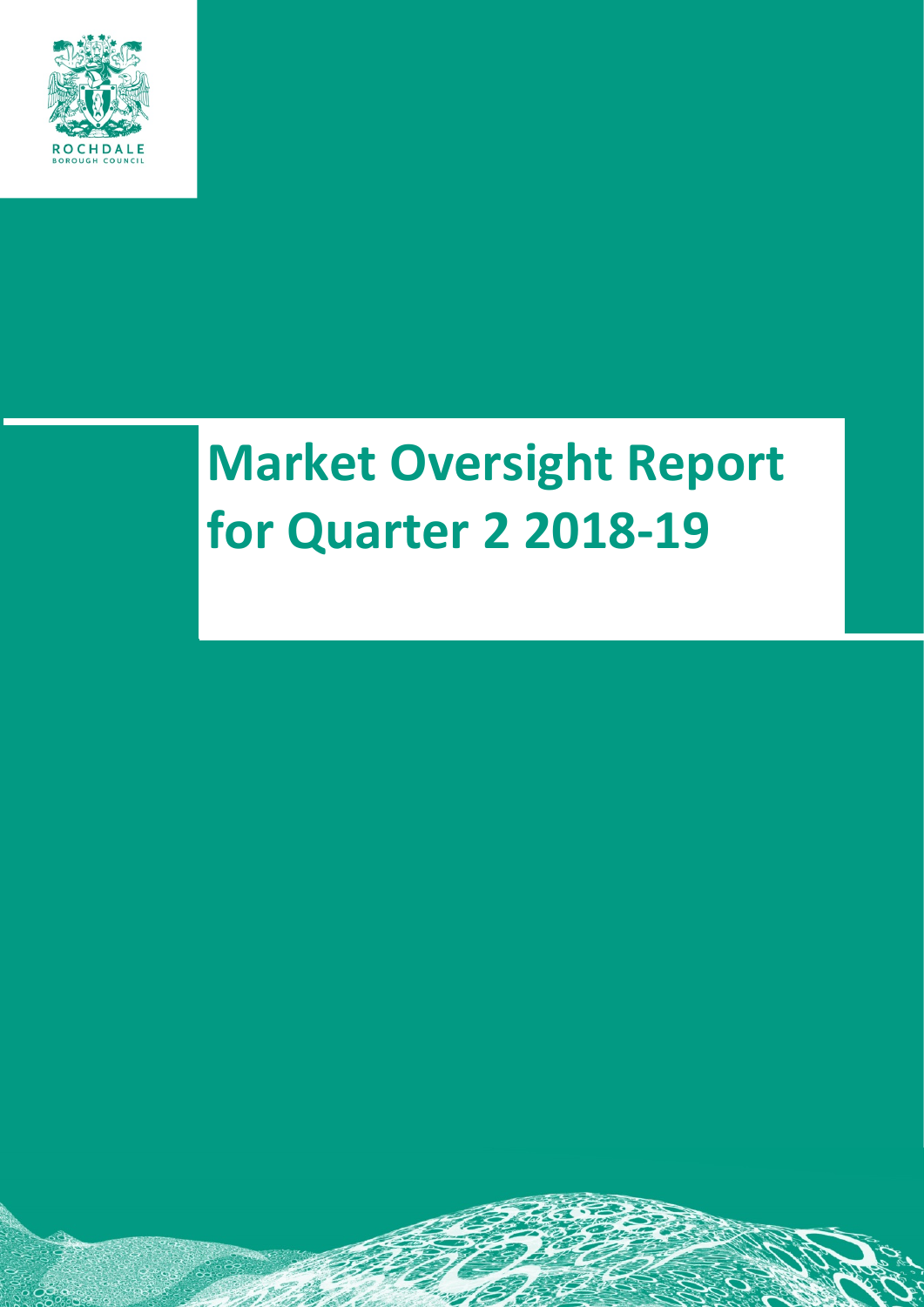The information provided below shows commissioning activity for Quarter 2 2018/19 Contents include:

- Quality Assurance Reviews
- CQC Ratings
- Market Oversight feedback
- Satisfaction results

**Service Providers reviewed during Quarter 2 2018/19 for all client groups:**

We are concentrating on the homes that have Requires Improvement or Inadequate ratings in any of the five outcome areas (Safe, Effective, Responsive, Caring and Well Led). Services that are rated as Good or Outstanding will have a lighter approach, shorter visits to check **certain areas, emphasis on maintaining relationships.**

OOB homes are going to be given a light touch approach and information gathering from Care Management, Local Authority, CQC, Residents **and Relatives.**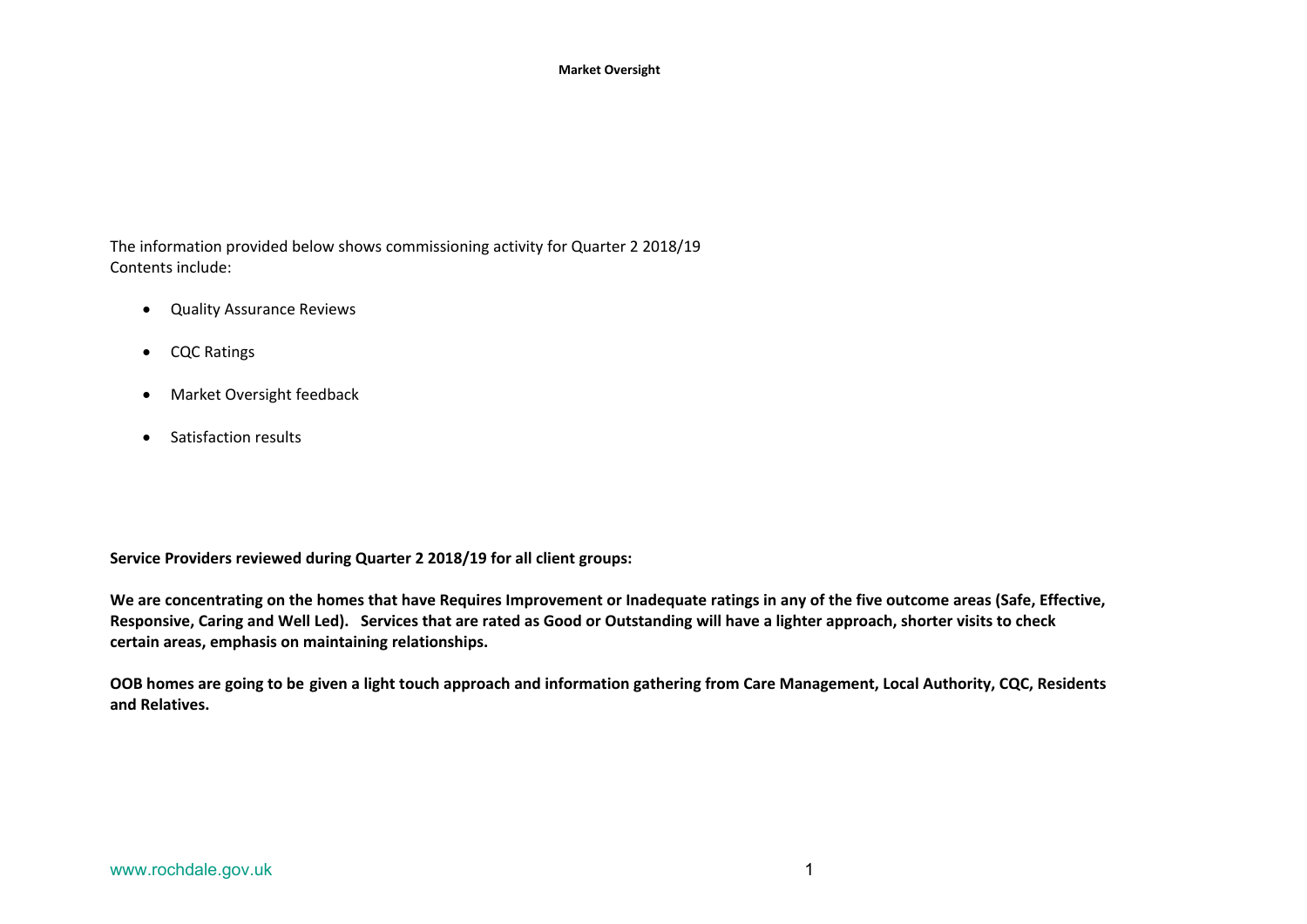**Reviews broken down by In Borough (Homes that Requires Improvement or Inadequate in one or more areas)**

|                                                                       | <b>Requires Improvement</b> | Inadequate    |
|-----------------------------------------------------------------------|-----------------------------|---------------|
| <b>Provider reviewed</b>                                              | <b>Visits</b>               | <b>Visits</b> |
| <b>Archmoor Care Home</b>                                             | 5                           |               |
| <b>Ashbourne Dual Reg Home (Norden)</b>                               | 3                           |               |
| <b>Beech House Rest Home</b>                                          | 0                           |               |
| <b>Beechwood Lodge Residential &amp;</b><br><b>Dementia Care Home</b> | 6                           |               |
| <b>Braeside Dual Home</b>                                             | 4                           |               |
| <b>Briarmede Rest Home</b>                                            | 8                           |               |
| <b>Heywood Court Home</b>                                             | 3                           |               |
| <b>Highfield House Res Home (NYI)</b>                                 | $\overline{2}$              |               |
| <b>Highfield Manor Care Home (NYI)</b>                                | 5                           |               |
| <b>Hurstead House Dual Home</b>                                       |                             | 6             |
| <b>Lakeside Residential Home</b>                                      | 5                           |               |
| <b>Little Heaton Care Home</b>                                        | 8                           |               |
| <b>Marland Court</b>                                                  | 10                          |               |
| Meadowview (CQC Good) (Major<br>concerns)                             | 10                          |               |
| <b>Middleton Hall</b>                                                 | 5                           |               |
| <b>Newhey House</b>                                                   | 3                           |               |
| <b>Oakland Dual Reg Home (Bury Road,</b><br>Rochdale)                 | 7                           |               |
| <b>Oaklands (Milnrow)</b>                                             | 0                           |               |
| <b>Passmonds Dual Reg Home</b>                                        | 9                           |               |
| <b>Riverside Nursing Home</b>                                         | 6                           |               |

**44 further visits were completed over Q2 to CQC Rated good homes. Totalling 149 visits in Quarter 2.**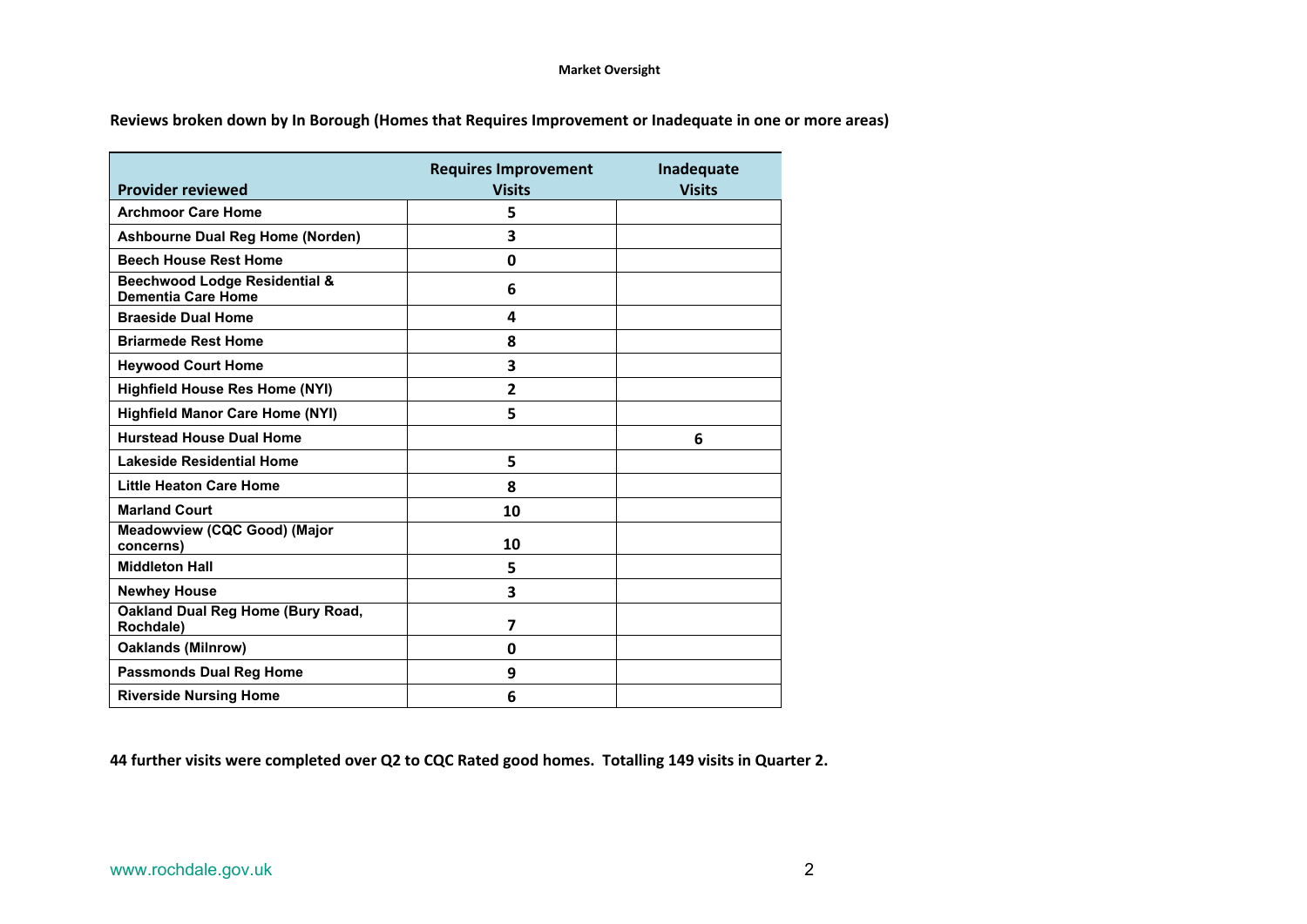## **Out of Borough Reviews broken down by Lead Provider**

| <b>Lead Provider reviewed</b> | Out of borough |
|-------------------------------|----------------|
| Older People                  | 17             |
| Learning Disability           | 6              |
| <b>Mental Health</b>          | 2              |
| <b>Physical Disability</b>    | 4              |
| Prevention                    |                |

## **CQC Inspections split by individual ratings (July 2018 – September-2018) for all client groups:**

| <b>Overall Ratings</b>         | In Borough | Percentage                                        | <b>Out of Borough</b> | Percentage                     |
|--------------------------------|------------|---------------------------------------------------|-----------------------|--------------------------------|
| Outstanding                    | 4          | 2%                                                | 6                     | 5%                             |
| Good                           | 40         | 74%                                               | 72                    | 68%                            |
| Requires improvement           | 11         | 20%                                               | 18                    | 17%                            |
| Inadequate                     | 0          | 0%                                                | 3                     | 3%                             |
| Not yet Inspected              | 2          | 4%                                                | 7                     | 7%                             |
|                                | 72         | <b>Overall CQC ratings July 18 - September 18</b> |                       |                                |
| 80                             |            |                                                   |                       |                                |
| 60                             |            |                                                   |                       |                                |
| 40                             | 40         |                                                   | 18                    |                                |
| 20<br>$\overline{a}$<br>$\sim$ |            | 11                                                |                       | $\sim$ $\sim$ $\sim$<br>$\sim$ |

| ້ |             |      |                           |            |
|---|-------------|------|---------------------------|------------|
|   | Outstanding | Good | Requires improvement      | Inadequate |
|   |             |      | In borough Out of borough |            |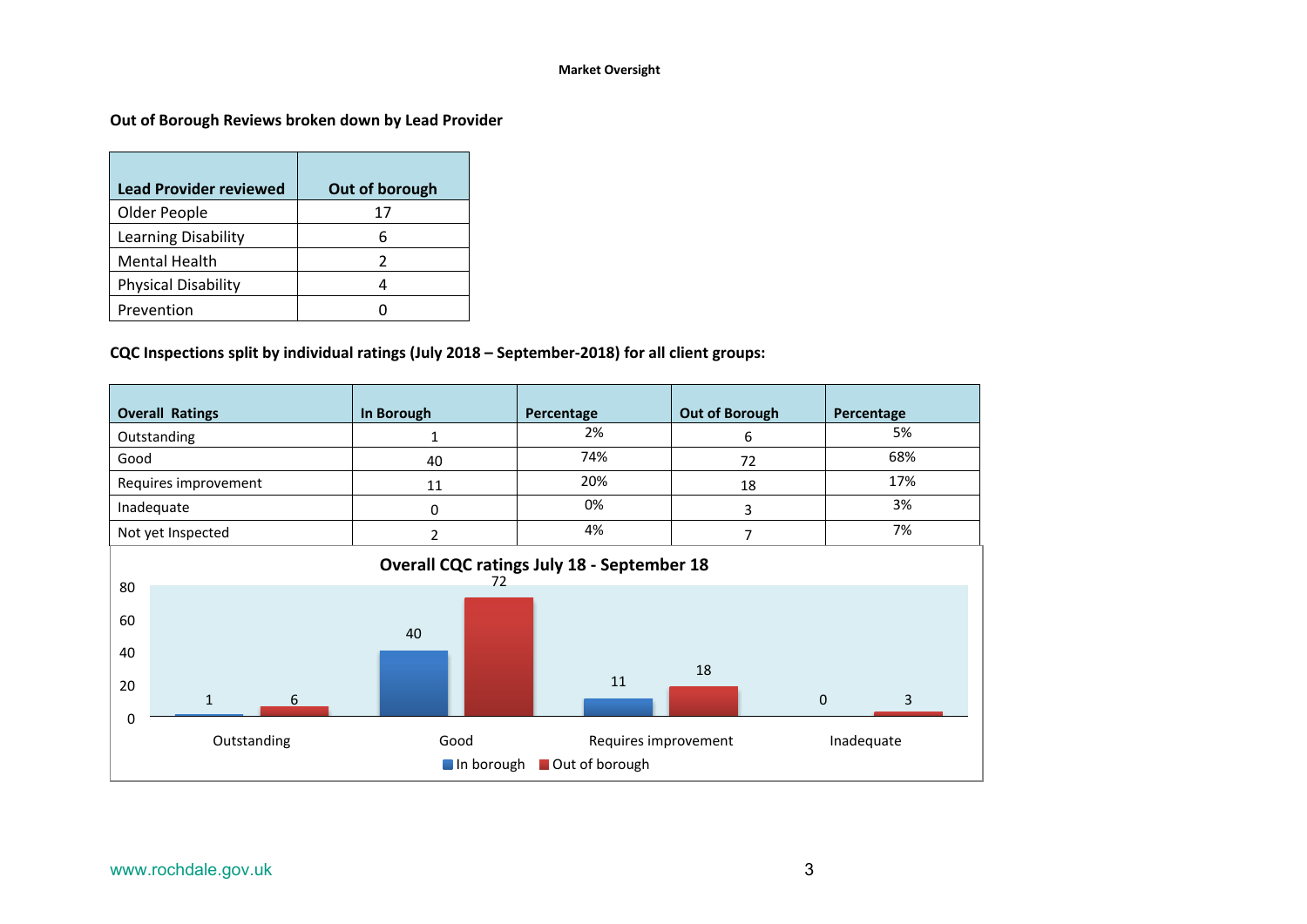## **Adult Care Market Oversight feedback**

The Adult Care Commissioning Team record issues in relation to commissioned services that are raised with them by service users and other stakeholders. A summary of the information gathered from July 18 to September 2018 is included in the table below. In quarter 2 of 2018/19 29 concerns/complaints were raised with the commissioning team. Of these 26 were resolved, 3 are outstanding. The outstanding complaints require further investigation.

| <b>COMMISSIONING TEAM INFORMATION (June 18- September 18)</b>                     | <b>Quarter 1</b><br>18/19 | <b>Quarter 2</b><br>18/19 | <b>Quarter 3</b><br>18/19 | <b>Quarter 4</b><br>18/19 |
|-----------------------------------------------------------------------------------|---------------------------|---------------------------|---------------------------|---------------------------|
| Number of complaints received                                                     | 44                        | 29                        |                           |                           |
| Complaints resolved                                                               | 36                        | 26                        |                           |                           |
| <b>Outstanding complaints</b>                                                     |                           |                           |                           |                           |
| Complaints transferred to other departments external to the<br>Commissioning team |                           |                           |                           |                           |
| Compliments to Adult Care Commissioning about providers                           |                           |                           |                           |                           |

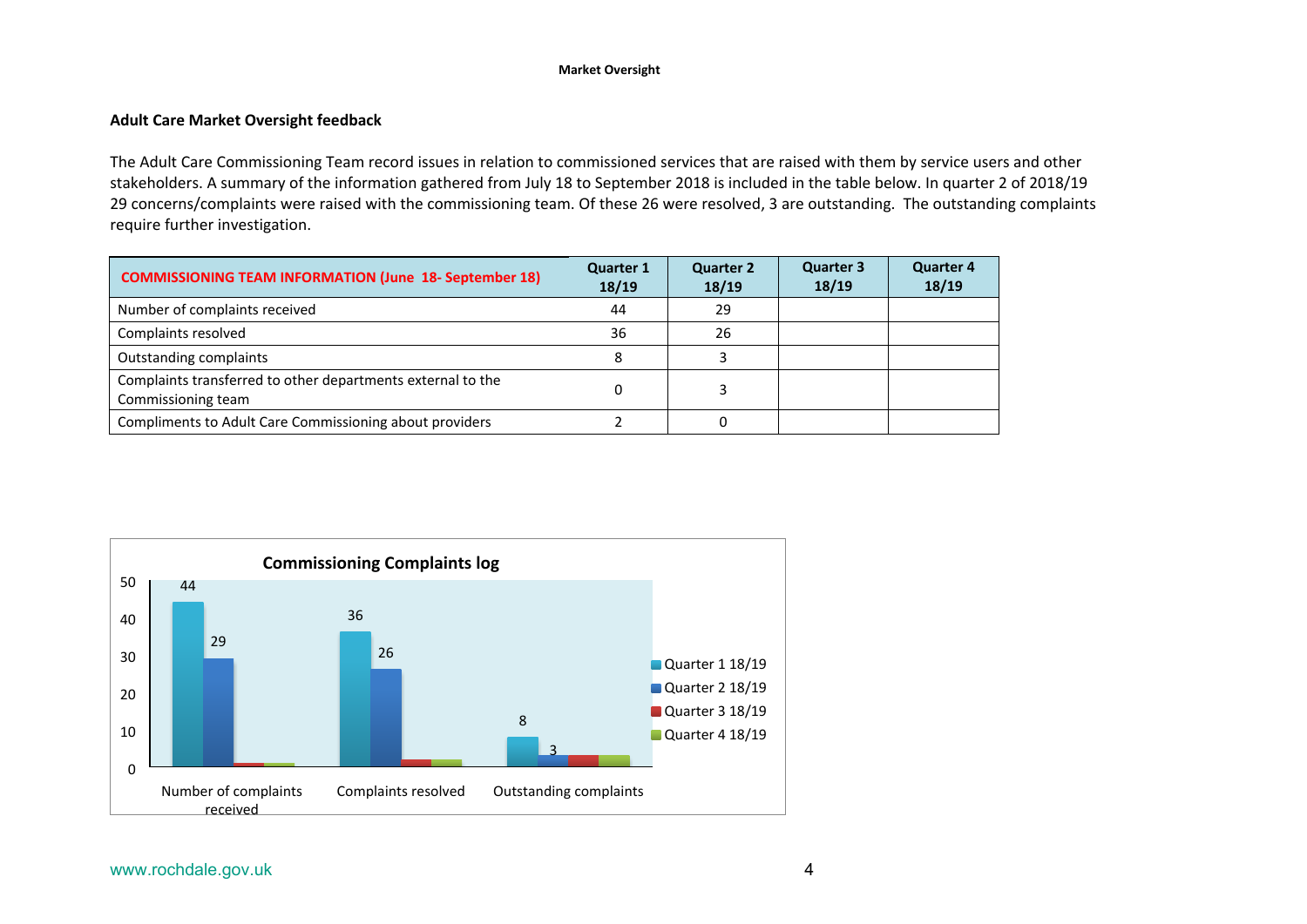There has been a mixture of complaints including:

- Financially and physically reported
- Various concerns from DN's at huddle around staffing / soap dispensers / dressings / soiled residents.
- Issues with staff falling out with each other and causing problems as a consequence.
- Carer not happy about fees
- Daily notes completed in advance
- Staffing issues
- Concerns over placement for Rochdale resident
- General Care, record keeping, cleanliness
- Hand soap not provided in EMI unit
- Home manager has requested monies from RBC Client Financial Services but they queried why no monies been requested for over two years from the home.
- Moving and handling concerns; Lack of moving and handling equipment, poor care and lack of dignity.
- Concerns around staff awareness of reporting procedure for sudden and unexpected deaths.
- PA finance concerns
- Reports that provider apparently recording behavioural issues on scraps of paper
- Temperature of rooms
- Pressure mat and underneath this was old wet urine which smelt
- Faeces on his bed sheet and his bed sheets were not fitted properly and just in a bundle.
- Residents looking dishevelled
- Unable to accept cash budget due to person being on leave.
- No hot water
- Query regards both lead providers refusing the package.
- Medication.
- Care worker fell asleep on a number of occasions whilst on duty
- Missing clothes
- Resident attended went out with her daughter on her birthday and didn't have her hearing aids in and was unable to skype her family in Australia. Her daughter made a complaint that staff hadn't checked if she had her hearing aids in before she went out.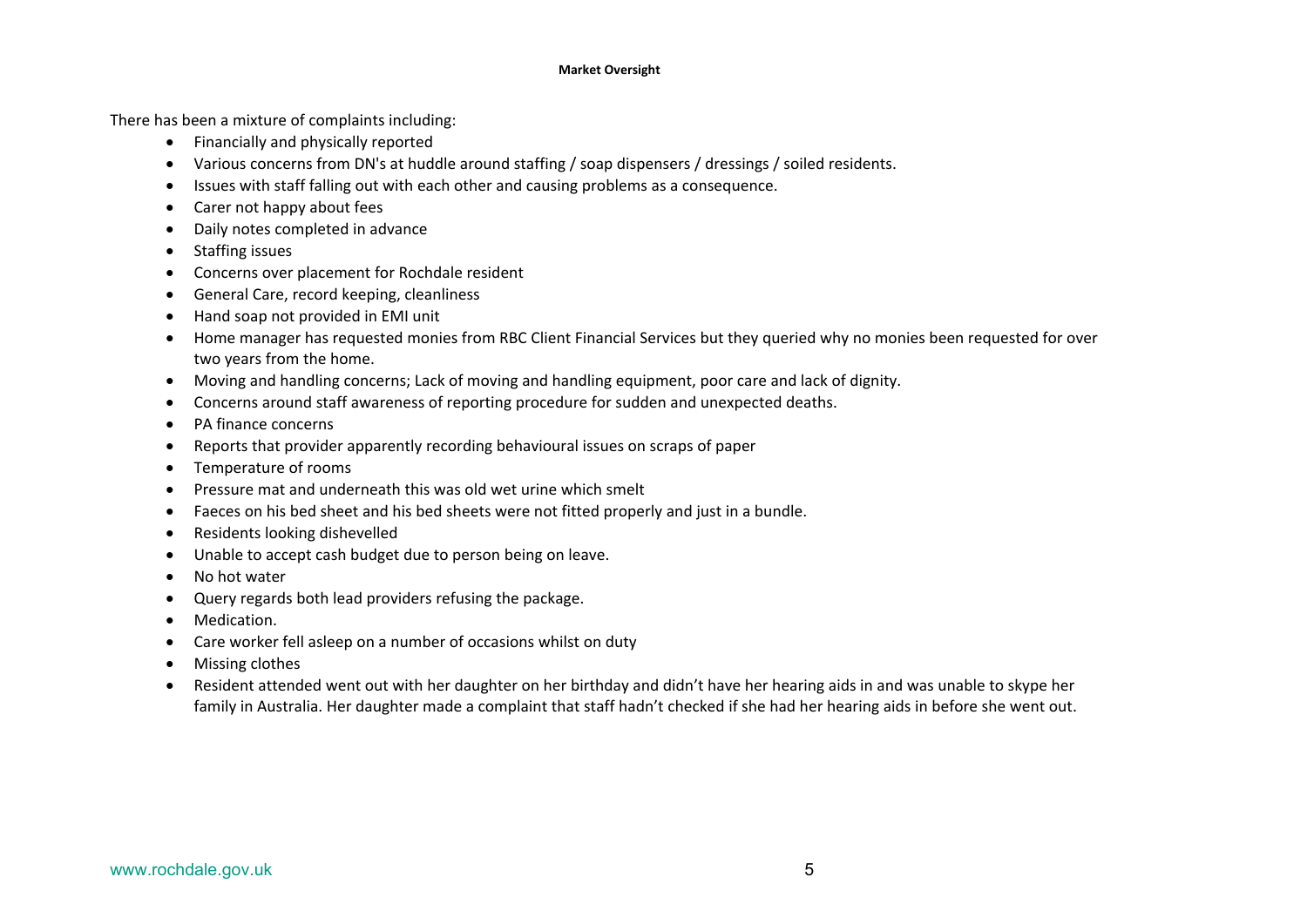The number of complaints received in each month of Quarter 2, 2018/19 is illustrated below along with the number of complaints per service area:



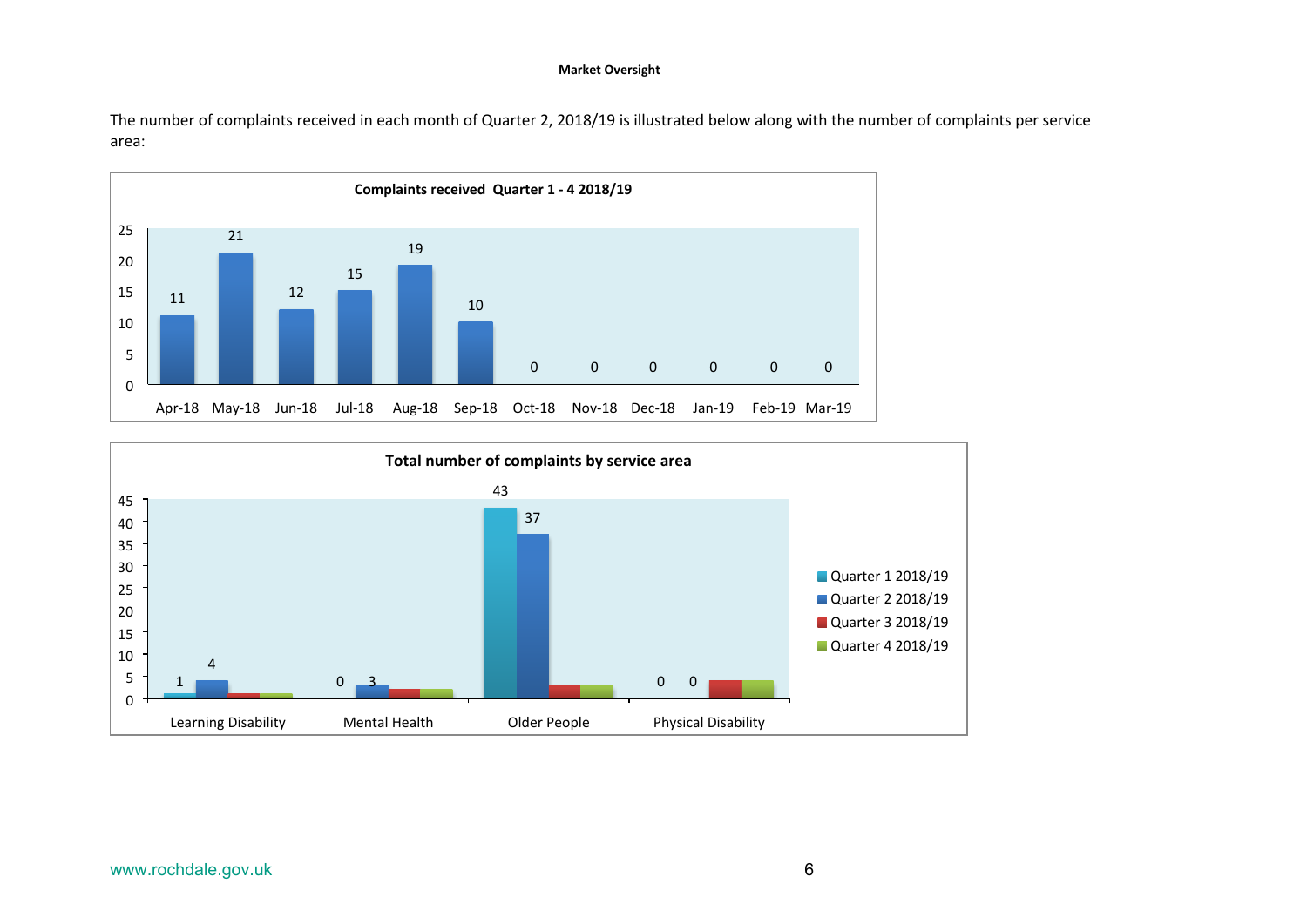## **Commissioned Provider Concerns**

Adult Care Commissioning Team collects information from providers about the concerns that they receive and manage internally. This has been done on an annual basis as part of the quality monitoring process. 47 Providers responded. The table below shows a summary of the information available for Quarter 2 2018/19:

# **Recurring Themes**

| <b>Standard of Care/Poor Practice</b> | 11            | 23.91%  |
|---------------------------------------|---------------|---------|
| Infection Control/Medication Issue    |               | 0.00%   |
| <b>Staffing Issues</b>                | 5             | 10.87%  |
| <b>Neglect</b>                        | 1             | 2.17%   |
| Invoice/Payment Query                 | 1             | 2.17%   |
| Moving & Handling                     | $\mathcal{P}$ | 4.35%   |
| <b>Timekeeping/Missed Visits</b>      | $\mathcal{P}$ | 4.35%   |
| Other                                 | 24            | 52.17%  |
| Total                                 | 46            | 100.00% |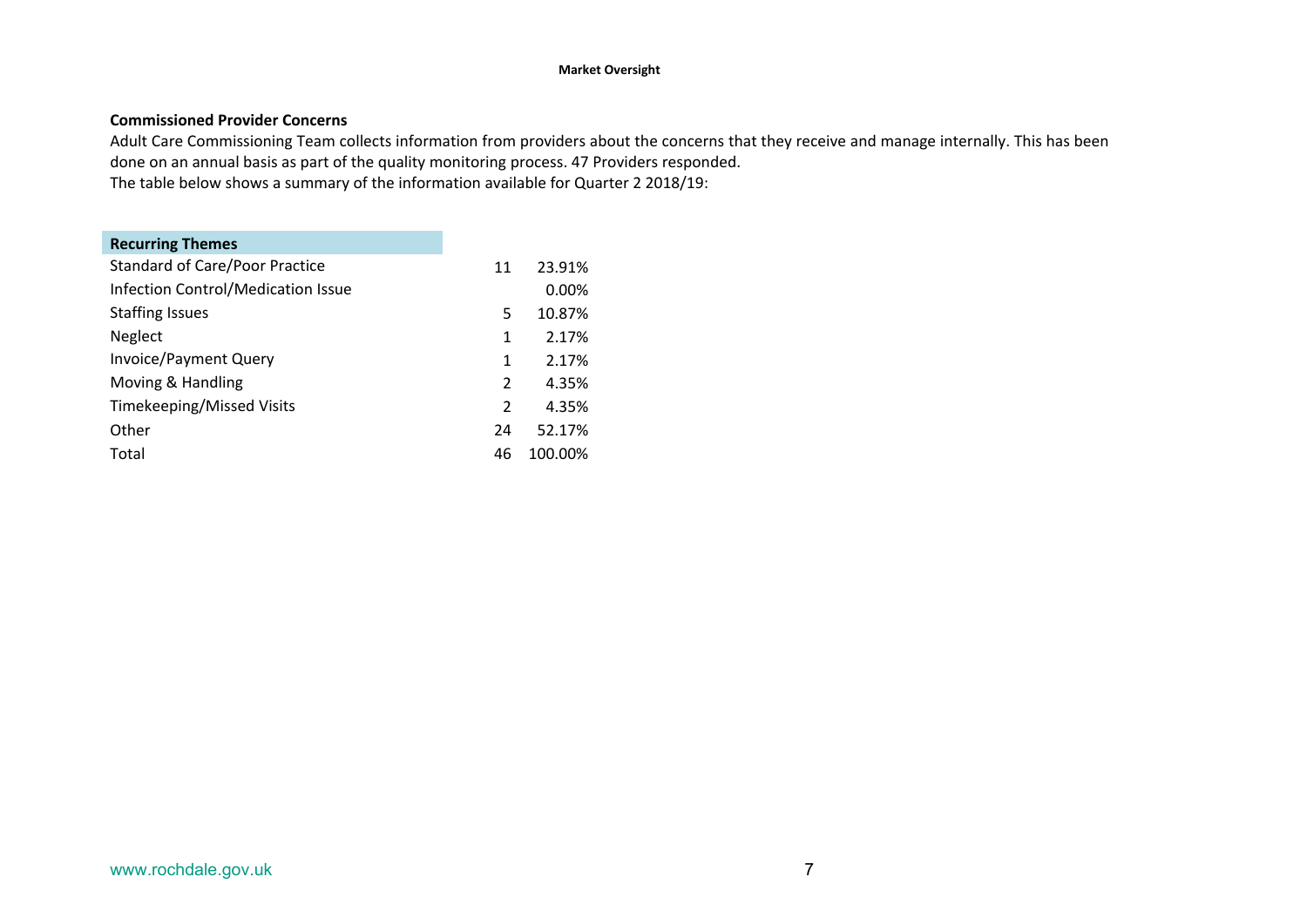

| <b>PROVIDER INFORMATION (Apr 18- June 18)</b> | <b>Quarter 1 18-19</b> | <b>Quarter 2 18-19</b> | <b>Quarter 3 18-19</b> | <b>Quarter 4 18-19</b> |
|-----------------------------------------------|------------------------|------------------------|------------------------|------------------------|
| Number of complaints received                 | 43                     | 46                     |                        |                        |
| Number of complaints resolved                 | 39                     | 39                     |                        |                        |
| Number of outstanding complaints              |                        |                        |                        |                        |

As part of complaints monitoring, we ask providers to categorise the complaints they receive. Of the providers that have attempted to do this, the table below illustrates the kind of concerns being raised.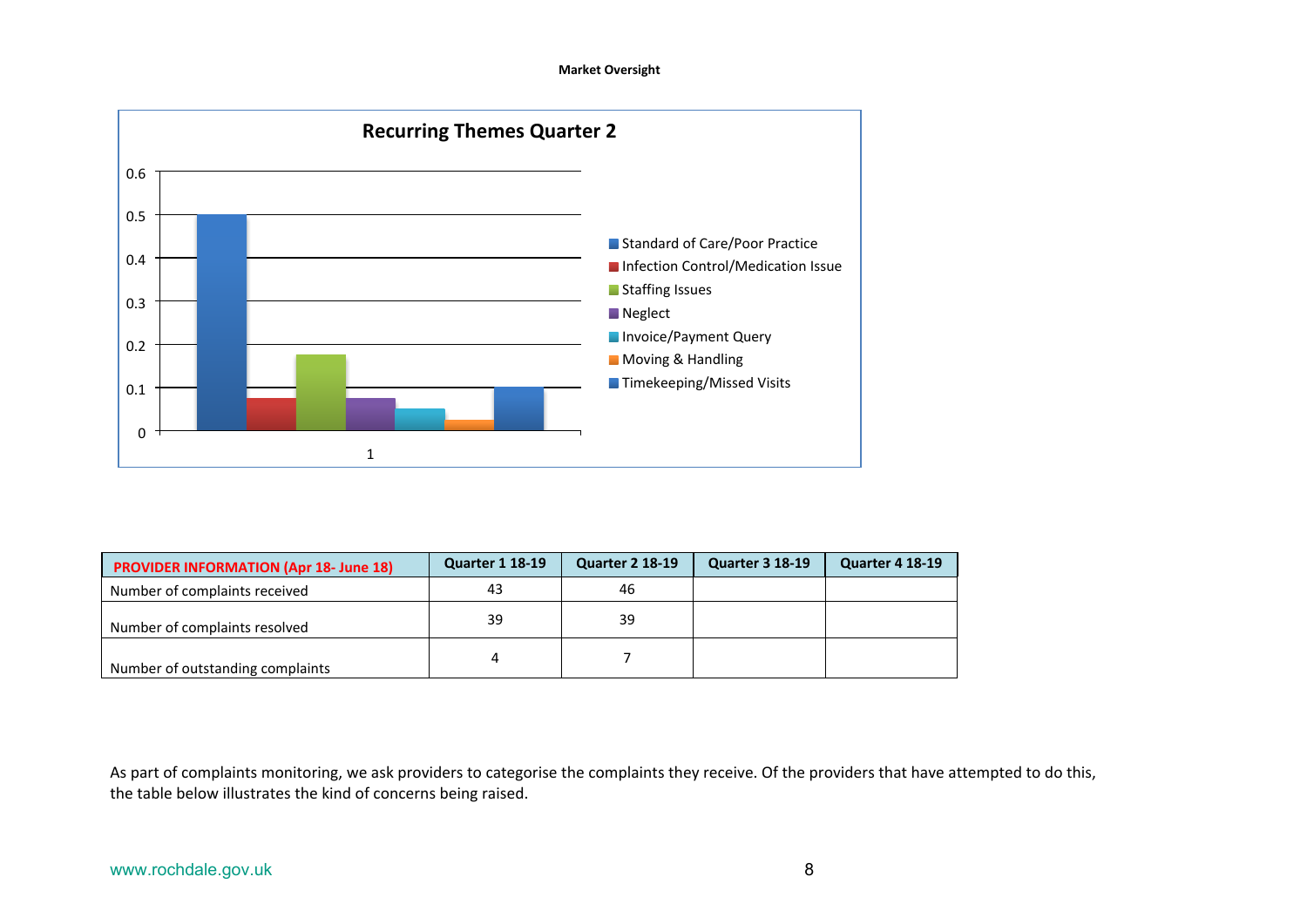'Other', where specified, includes:

- 1. Continuity of carers
- 2. Theft Still under investigation
- 3. Breakdown in communication
- 4. Complaint re Decor and activities
- 5. TV not working in bedroom
- 6. Garden maintenance
- 7. Lost item
- 8. SU exposed himself to neighbour
- 9. Overheard conversation
- 10. Complaint to RMBC re shared lives consultation
- 11. Gossip related
- 12. Standard of food
- 13. Family wanting contact without support

'Lessons learnt' from complaints by providers include:

- 1. Planning carers into runs so continuity of carers improves.
- 2. Clarity for staff of medication protocol.
- 3. Communicate on regular basis
- 4. Medication training increased
- 5. Importance of ensuring effective communication and recording
- 6. Complaints are being responded to in line with policy. Some were unfounded. Garden in one service to be improved. Improved risk assessment in place for SU that exposed himself to neighbour.
- 7. Staff meeting held and discussed the importance of professional conversation. There also became a transparent picture of who we were having gossip issues with and this has helped the home deal with the situation. One situation has empowered the staff to feel valued and know that they have a right to complain about relatives.
- 8. I have complained to the district nurses and had a meeting with one of the sisters due to the continuity of care my residents are receiving. The meeting held was to highlight issues and how we can go forward.
- 9. I have referred through duty regards a family member and the impact they are having on the home. I have spoken to our link worker and this has only just been allocated to the social worker so hoping for a visit soon
- 10. We have changed food suppliers and this has made a huge difference to choices available.
- 11. All complaints have been shared with staff so that we can reflect on our practices.
- 12. We have now implemented a recruitment plan to ensure we have a relief bank of diverse staff.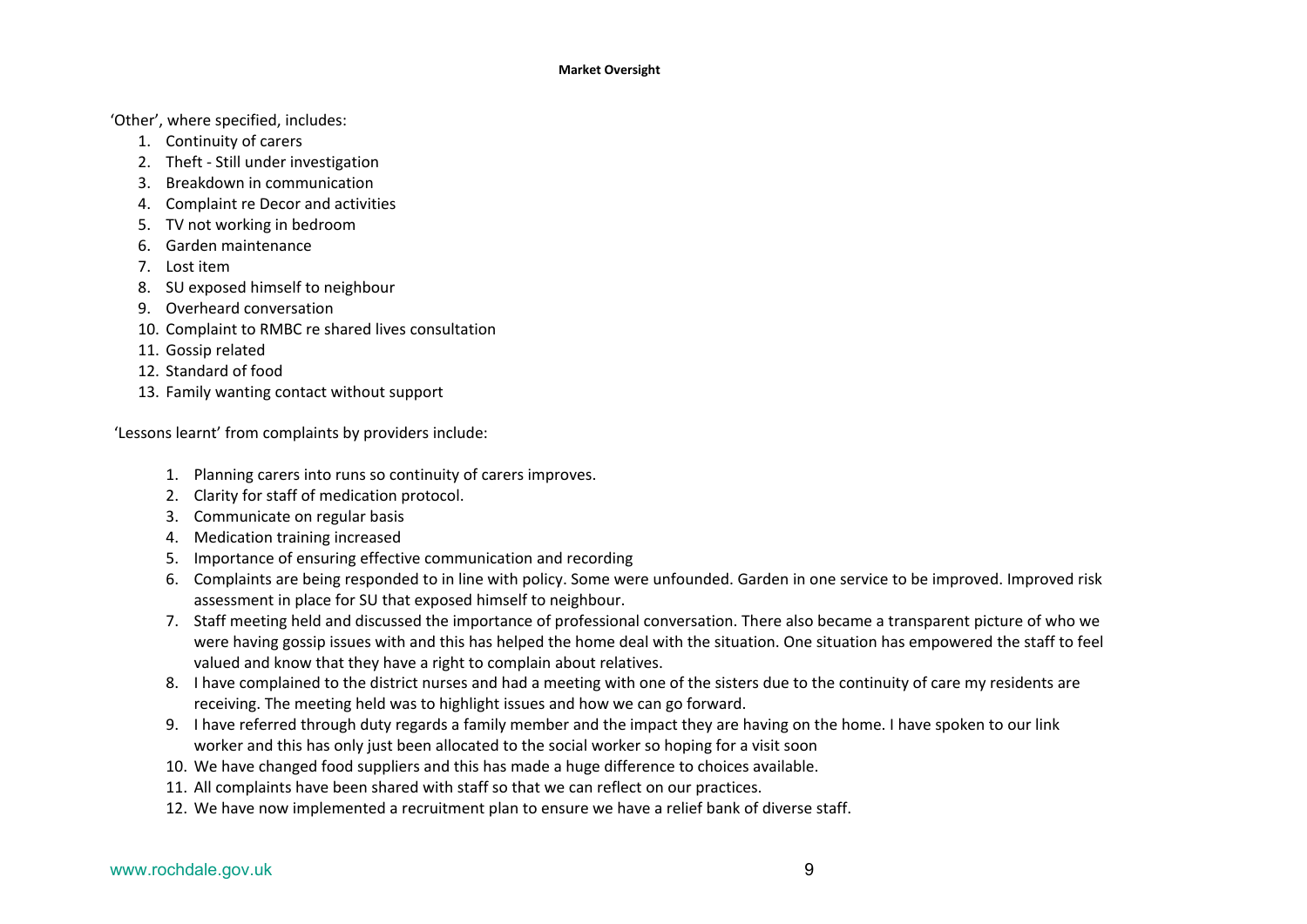- 13. Reviewed the hours utilised for laundry duty and communication regarding standards of care
- 14. We now have charts in place for the hearing aids to be kept in a lockable space during the night. They are signed in when taken off and signed out when put back in in the morning

## **Satisfaction Questionnaires Q2 2018/19 (July 18 – September 18)**

| <b>Questionnaires</b> | Count |
|-----------------------|-------|
| Family                | 19    |
| Service User          | 45    |
| Staff                 | 65    |

- The intelligence gained from gathering satisfaction data helps determine the Quality Assurance Officers focus for the quality assurance visits.
- Samples of the responses from the questions in the Satisfaction questionnaires are illustrated in the tables below.
- Overall the feedback received is positive but we continue to follow up any negative or unsatisfactory feedback.

|                                                                               |       |        | <b>Other</b>    |
|-------------------------------------------------------------------------------|-------|--------|-----------------|
| <b>Service User Satisfaction</b>                                              | % Yes | $%$ No | <b>Comments</b> |
| Do you feel the service is well-managed and do<br>you know the managers name? | 100%  | 0%     |                 |
| Do staff help you to feel safe?                                               | 98%   | 2%     |                 |
| Do you get support when you most need it?                                     |       |        |                 |
| Do staff help you clean?                                                      | 96%   | 4%     |                 |
| What do you get to eat and drink? i.e. do you                                 |       |        |                 |
| get all the food and drink you like?                                          | 100%  | 0%     |                 |
| Do you feel you are treated with courtesy and                                 | 91%   | 9%     |                 |
| respect by all staff?                                                         |       |        |                 |
| Do you feel you are treated with courtesy and                                 |       |        |                 |
| respect by all staff?                                                         | 98%   | 2%     |                 |
| Do you feel you are listened to and involved in                               | 91%   | 9%     |                 |
| the planning of your support?                                                 |       |        |                 |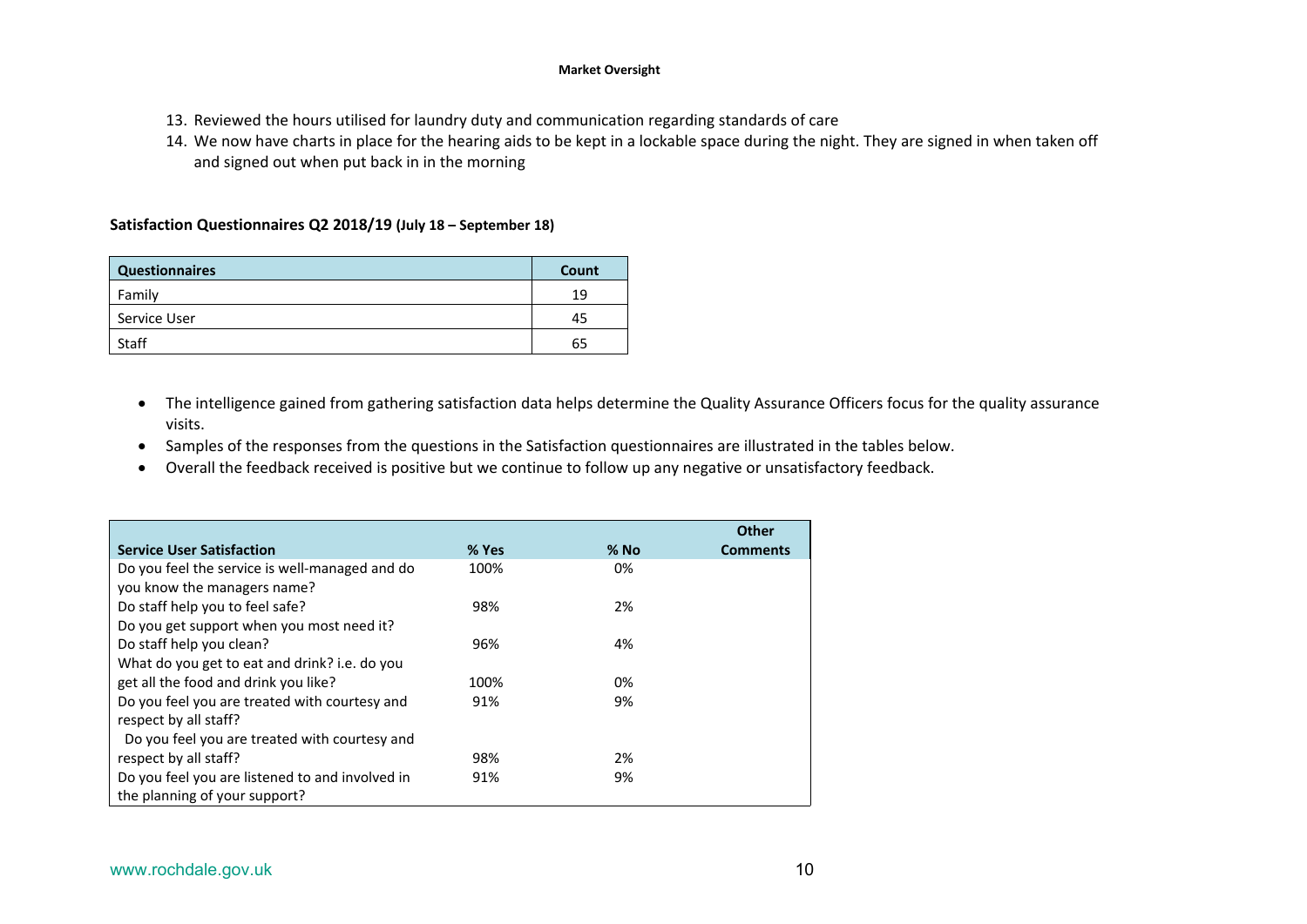| How do you spend your time, i.e. activities,<br>watching TV, listening to music? | 93% | 7%  |  |
|----------------------------------------------------------------------------------|-----|-----|--|
| Do staff/management respond to your<br>concerns you raise?                       | 98% | 2%  |  |
| Do you know how to make a complaint?                                             | 87% | 13% |  |

One comment from a service user at Beech House – "I love living here they make me feel very safe and are kind to me"

One comment from a service user at Hulton Care around Q7 Do you feel you are listened to and involved in the planning of your support? Service user answered NO - "I don't know why I feel that, I just do / happy with all care I am receiving".

| <b>Families Satisfaction</b>                                       | <b>Yes</b> | <b>No</b> | Don't<br><b>Know</b> |
|--------------------------------------------------------------------|------------|-----------|----------------------|
| Safeguarding: Do you know how to report anything that you          | 100%       | 0%        | 0%                   |
| have concerns about?                                               |            |           |                      |
| Safeguarding: How would you know where to report an issue          | 90%        | 10%       | 0%                   |
| you are unhappy with?                                              |            |           |                      |
| Safeguarding; Have you seen or heard anything that concerns        | 0%         | 100%      | 0%                   |
| you about your family member's care/support?                       |            |           |                      |
| Service User Needs: Are the service users supported to access      | 5%         | 31%       | 64%                  |
| community services during the day?                                 |            |           |                      |
| Service User Needs: Does the service promote independence          | 67%        |           | 33%                  |
| and choice for its service users?                                  |            |           |                      |
| Service User Needs: Does the service offer an appropriate range    | 67%        | 33%       |                      |
| of activities which are of interest to the service users and       |            |           |                      |
| encourage participation?                                           |            |           |                      |
| Service User Needs; Do the activities offered support and          | 100%       | 0%        | 0%                   |
| encourage the development of practical, social and                 |            |           |                      |
| communication skills?                                              |            |           |                      |
| Service User Involvement: Do you feel the service engages with     | 100%       | 0%        |                      |
| and encourages service user participation in decisions relating to |            |           |                      |
| how services are delivered?                                        |            |           |                      |
| Service User Involvement: Do you feel the service provider         | 79%        | 21%       |                      |
| consults adequately with the service user and/or their             |            |           |                      |
| representatives?                                                   |            |           |                      |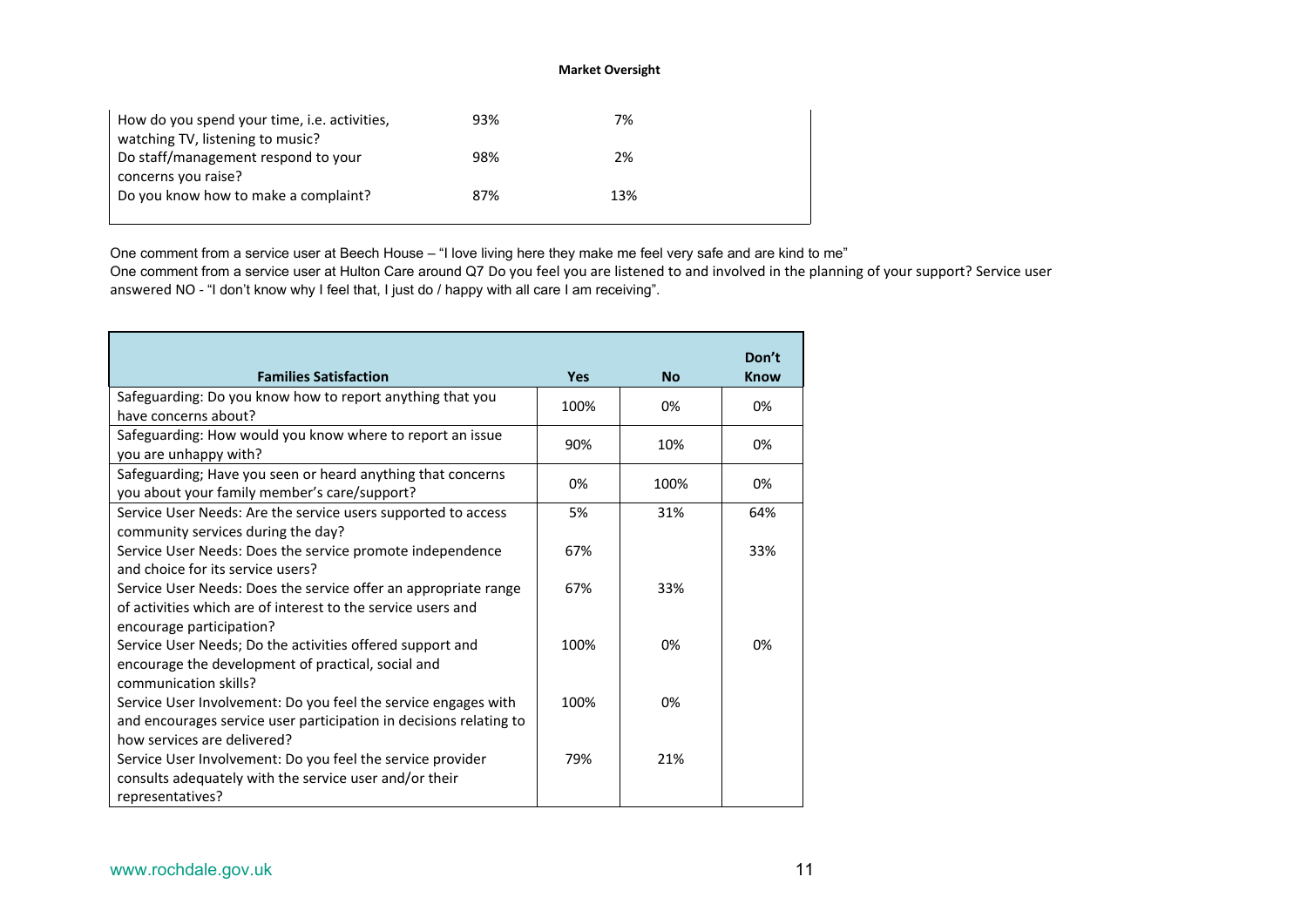|                                                                                               | Good | Average | Poor |
|-----------------------------------------------------------------------------------------------|------|---------|------|
| Quality of Service: In your view, please rate the quality of the<br>overall service provided: | 67%  | 33%     | 0%   |

Comments from Family members – "Care home have been superb! They provide excellent care to my Mother and are very good at caring for her needs. They are good at communicating with the family and providing necessary support."

"Feel staff should be taught to be vigilant at all times, e.g. if something not cleaned they should see this"

Staff questions have been changed to be more relevant to the role; they are not a YES/NO answer. All questionnaires were answered; any query's taken up at the time of collection. One concerns to report in Quarter Two, table below to show questions asked

| <b>Staff Satisfaction</b>                                                                                  |
|------------------------------------------------------------------------------------------------------------|
| What training and refreshers have you had in the areas listed on the last page?                            |
| What opportunities are you given to a) discuss your training needs and b) attend training days or courses? |
| Would you like to make any further comments about training offered by the provider?                        |
| How often do you receive supervision and appraisals/meet with your supervisor? Do you receive a written    |
| record of these meetings?                                                                                  |
| What is a care plan?                                                                                       |
| Where is the care plan kept and who has access to them?                                                    |
| How do you know what the service user needs assistance with?                                               |
| What involvement do you have in; a) developing care plans, b ) implementing care plans c) monitoring       |
| and reviewing care plans.                                                                                  |
| What do you do if anything arises that is not in a care plan or that requires earlier review than usual?   |
| What do you understand to be a risk assessment?                                                            |
| Where do you write about what you have done during your shift? How often do you write this?                |
| Do you feel staffing levels are adequate?                                                                  |
| Are there any issues you would like to discuss/ If so, please indicate here If you wish you can contact a  |
| member of the team on 01706 922414                                                                         |

Concern - Don't always feel appreciated by the company as there is no career progression – Raised this with the company for them to discuss with the carer.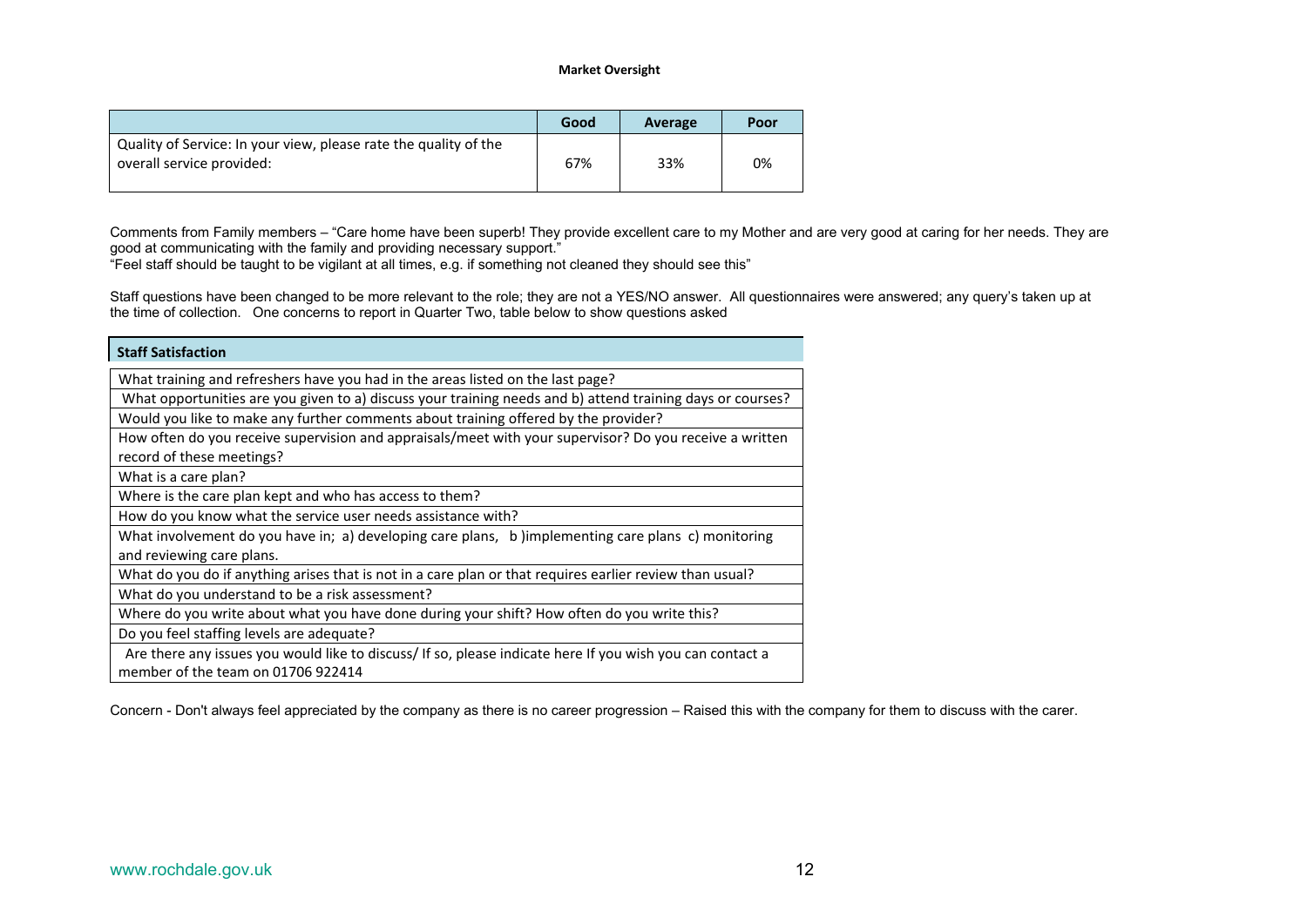# **Services Inspected by CQC during Quarter 2 (July to September 2018)**

| <b>Service Name</b>                         | <b>Overall CQC Rating</b>      | <b>Safe</b>                 | <b>Effective</b>               | <b>Caring</b>                         | <b>Responsive</b>           | <b>Well led</b>             |
|---------------------------------------------|--------------------------------|-----------------------------|--------------------------------|---------------------------------------|-----------------------------|-----------------------------|
| Carders Court - HC<br>One                   | Good                           | Good                        | Good                           | Good                                  | Good                        | Good                        |
| Fieldhouse Dual Reg<br>Home                 | Good                           | Good                        | Good                           | Good                                  | Good                        | Good                        |
| Heathcote (Middleton)                       | Good                           | Good                        | Good                           | Good                                  | Good                        | Good                        |
| <b>Riverside Nursing</b><br>Home            | <b>Requires</b><br>Improvement | <b>Requires Improvement</b> | <b>Requires</b><br>Improvement | <b>Requires</b><br><b>Improvement</b> | <b>Requires Improvement</b> | <b>Requires Improvement</b> |
| Higher Tunshill Farm                        | Good                           | Good                        | Good                           | Good                                  | Good                        | Good                        |
| Ashbrook Neuro                              | Good                           | Good                        | Good                           | Good                                  | Good                        | Good                        |
| Hurstead House Dual<br>Home                 | <b>Requires</b><br>Improvement | <b>Requires Improvement</b> | <b>Requires</b><br>Improvement | Good                                  | Good                        | <b>Requires Improvement</b> |
| Direct Health Care                          | Good                           | Good                        | Good                           | Good                                  | Good                        | Good                        |
| Newbarn Ltd                                 | Good                           | Good                        | Good                           | Good                                  | Good                        | Good                        |
| Newmark (Previously<br>Roshni Respite)      | Good                           | Good                        | Good                           | Good                                  | Good                        | Good                        |
| <b>Stepping Stone services</b>              | Good                           | Good                        | Good                           | Good                                  | Outstanding                 | Good                        |
| <b>OOB Reviews -</b><br><b>Service name</b> | <b>Overall CQC Rating</b>      | <b>Safe</b>                 | <b>Effective</b>               | <b>Caring</b>                         | <b>Responsive</b>           | <b>Well led</b>             |
| Abbey Hey Care Home                         | Good                           | Good                        | Good                           | Good                                  | Good                        | Good                        |